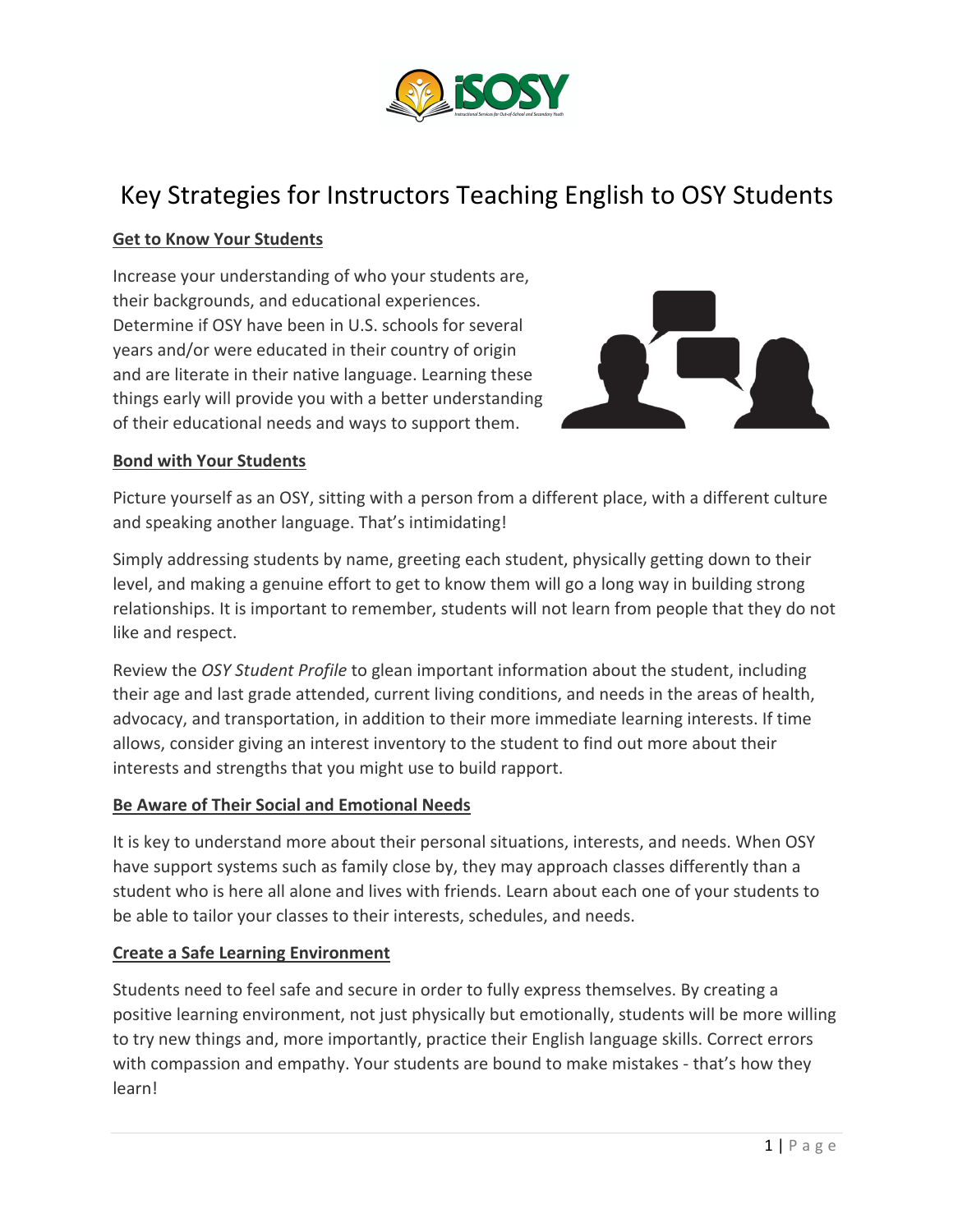

When speaking only in English, OSY will most likely need to translate a question in their head to their native language, formulate an answer, and then translate it back to English. That whole process can take a bit of time, so it is important when asking questions to give students a chance to think it through rather than demanding a quick immediate answer. One important strategy is offering OSY a class both in their native language and English.

# **Increase Your Understanding of First and Second Language Acquisition**

Research and develop an understanding of the theories about language acquisition and the variables that contribute to language learning. This may help you reach your students more effectively.

# **Student Need to SWRL Every Day in Every Class**

The domains of language acquisition - Speaking, Writing, Reading, and Listening (SWRL) - need to be equally exercised across content areas daily. It is essential to ensure that classes include activities that focus on the development of all domains of language acquisition. Try to address each domain in daily lesson plans.

# **Increase Your Understanding of English Language Proficiency**

Social English language proficiency and academic English language proficiency are very different. A student may be more proficient in one versus the other. A student's level of academic English may be masked, for example, by a higher-level social language proficiency compared to academic language proficiency. For example, a student may be able to orally summarize the main events from their favorite movie, but struggle to recall the main elements that they read in a newspaper article.

## **Know the Language of Your Content**

English has a number of words that have multiple meanings. Once a student learns and understands one meaning of a word, other meanings may not be apparent. Review the vocabulary of your content area often and check in with OSY to assure they know the words and possibly the multiple meanings associated with the words. For example, a "plot" of land in geography class versus the "plot" in a literature class; a "table" we sit at versus a multiplication "table." Remember that vocabulary is best learned and retained when it is taught and used in context.

## **Modeling**

Do model for students what they are expected to do or produce, especially for new skills or activities. Explain and demonstrate the learning actions by sharing your thinking processes aloud. A teacher should show good teacher and student work samples. Modeling promotes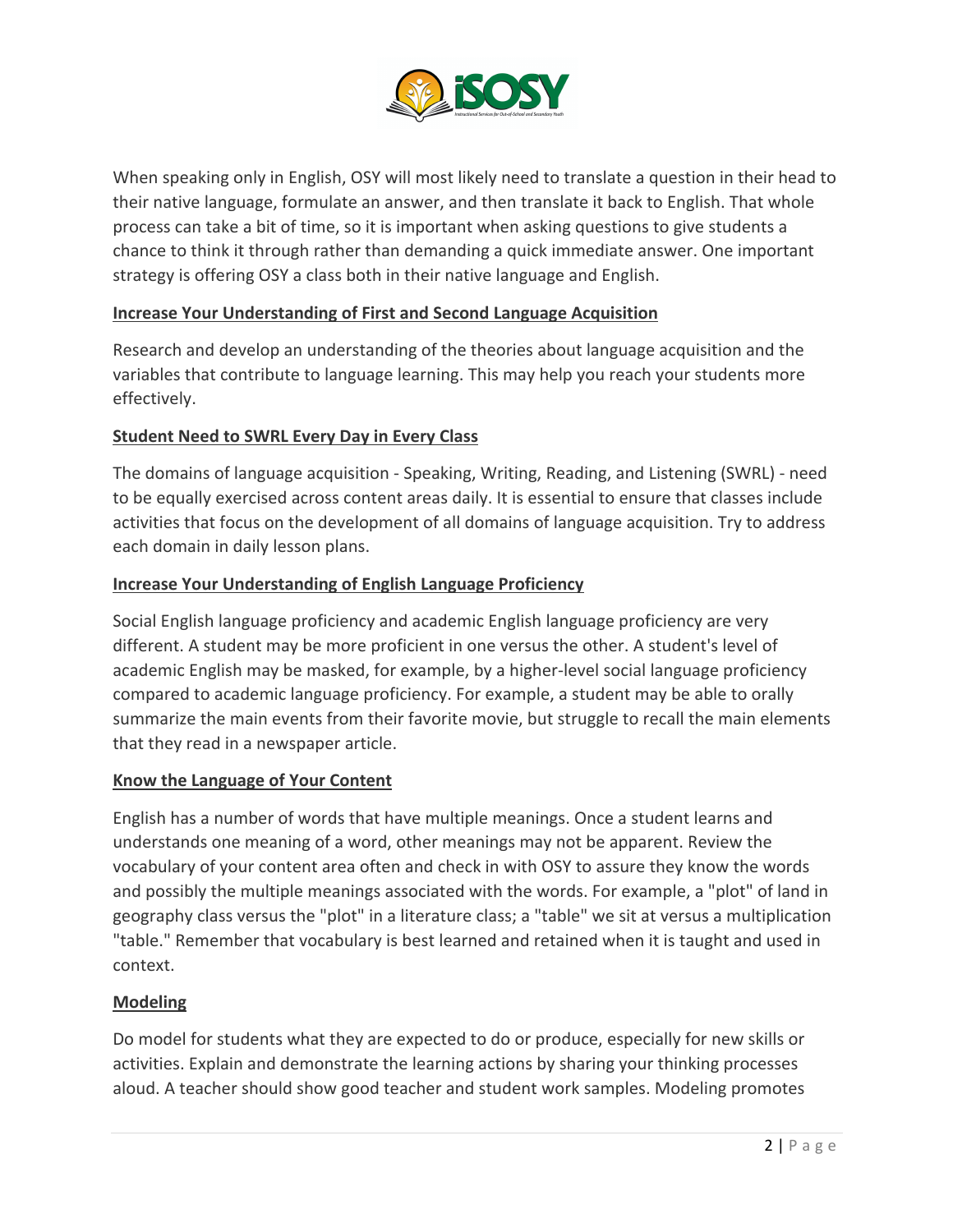

learning and motivation, as well as increasing student self-confidence—they will have a stronger belief that they can accomplish the learning task if they follow steps that were demonstrated. Do not just tell students what to do and expect them to do it.

# **Rate of Speech and Wait Time**

Do speak slowly and clearly and provide students with enough time to formulate their responses, whether in speaking or in writing. Remember, they are thinking and producing in two or more languages. After asking a question, wait for a few seconds before calling on someone to respond. This "wait time" provides all students with an opportunity to think and process and gives especially OSY a needed period to formulate a response.

Do not speak too fast, and if a student tells you that they did not understand what you said, never repeat the same thing in a louder voice. Sometimes it may be helpful to try rephrasing it using different words or vocabulary that might be easier to understand.

# **Use of Non-Linguistic Cues**

Do use visuals, sketches, gestures, and other non-verbal cues to make both language and content more accessible to students. Teaching with visual representations of concepts can be extremely helpful to ELs.

Do not stand in front of the class and lecture or rely on a textbook as your only visual aid.

# **Use Authentic Visuals and Manipulatives**

These can be over- or under-utilized. Implement the use of authentic resources like menus, bus schedules, postcards, photographs, and video clips. Use of realia, especially local realia, can enhance student comprehension of complex concepts. It is an added plus when students actively use these resources in real-life applications.

## **Giving instructions**

Do give both verbal and written instructions—this practice can help all learners, especially ELs. In addition, it is far easier for a teacher to point to the board in response to the inevitable repeated question, "What are we supposed to do?"

Do not act surprised if students are lost when you have not clearly written and explained stepby-step directions.

# **Check for Understanding**

Do regularly check that students are understanding the lesson. After an explanation or lesson, a teacher could say, "Please put thumbs up, thumbs down, or sideways to let me know if this is clear, and it's perfectly fine, if you don't understand, or are unsure—I just need to know." This last phrase is essential if you want students to respond honestly. Teachers can also have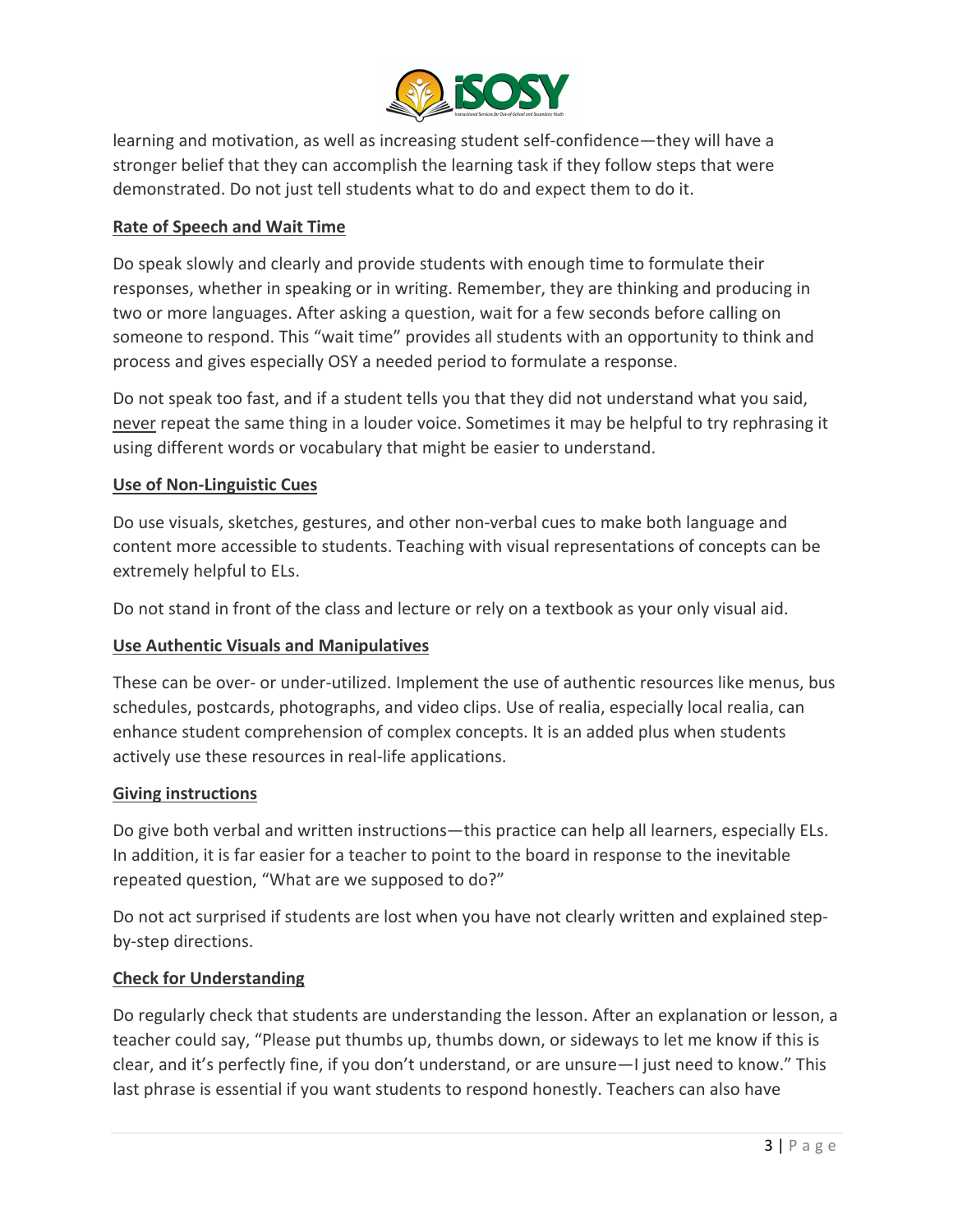

students quickly answer on a post-it note that they place on their desks. The teacher can then quickly circulate to check responses. When teachers regularly check for understanding, OSY become increasingly aware of monitoring their own understanding, which serves as a model of good study skills. It also helps ensure that students are learning, thinking, understanding, comprehending, and processing at high levels.

Do not simply ask, "Are there any questions?" This is not an effective way to gauge what all of your students are thinking. Waiting until the end of class to see what people write in their learning log is not going to provide timely feedback. Also, do not assume that students are understanding because they are smiling and nodding their heads—sometimes they are just being polite.

# **Strategies that Match Language Proficiency**

Knowing the level of English language proficiency at which your students are functioning academically is vital in order to be able to scaffold appropriately. Not all strategies are appropriate for all levels of language learners. Knowing which scaffolds are most appropriate takes time but will support language learning more effectively.

# **Encourage Development of Home Language**

Do encourage students to continue building their literacy skills in their home language, also known as L1. Research has found that learning to read in the home language promotes reading achievement in the second language as "transfer" occurs. This transfer may include phonological awareness, comprehension skills, and background knowledge.

While the research on transfer of L1 skills to L2 cannot be denied, it does not mean that we should not encourage the use of English in class and outside of class.

Do not "ban" students from using their native language in the classroom. Forbidding students to use their primary languages does not promote a positive learning environment wherein students feel safe to take risks and make mistakes. This practice can be harmful to the relationships between teachers and students, especially if teachers act more like language police than language coaches.

# **Practice Differentiated Teaching Strategies**

Providing students with choices in learning increases student engagement in classes. Using hands-on learning activities that successfully differentiate by allowing students to choose how to display their own learning, creating activities that appeal to multiple learning styles, and leveling outcomes and activities based on ability helps OSY work more independently.